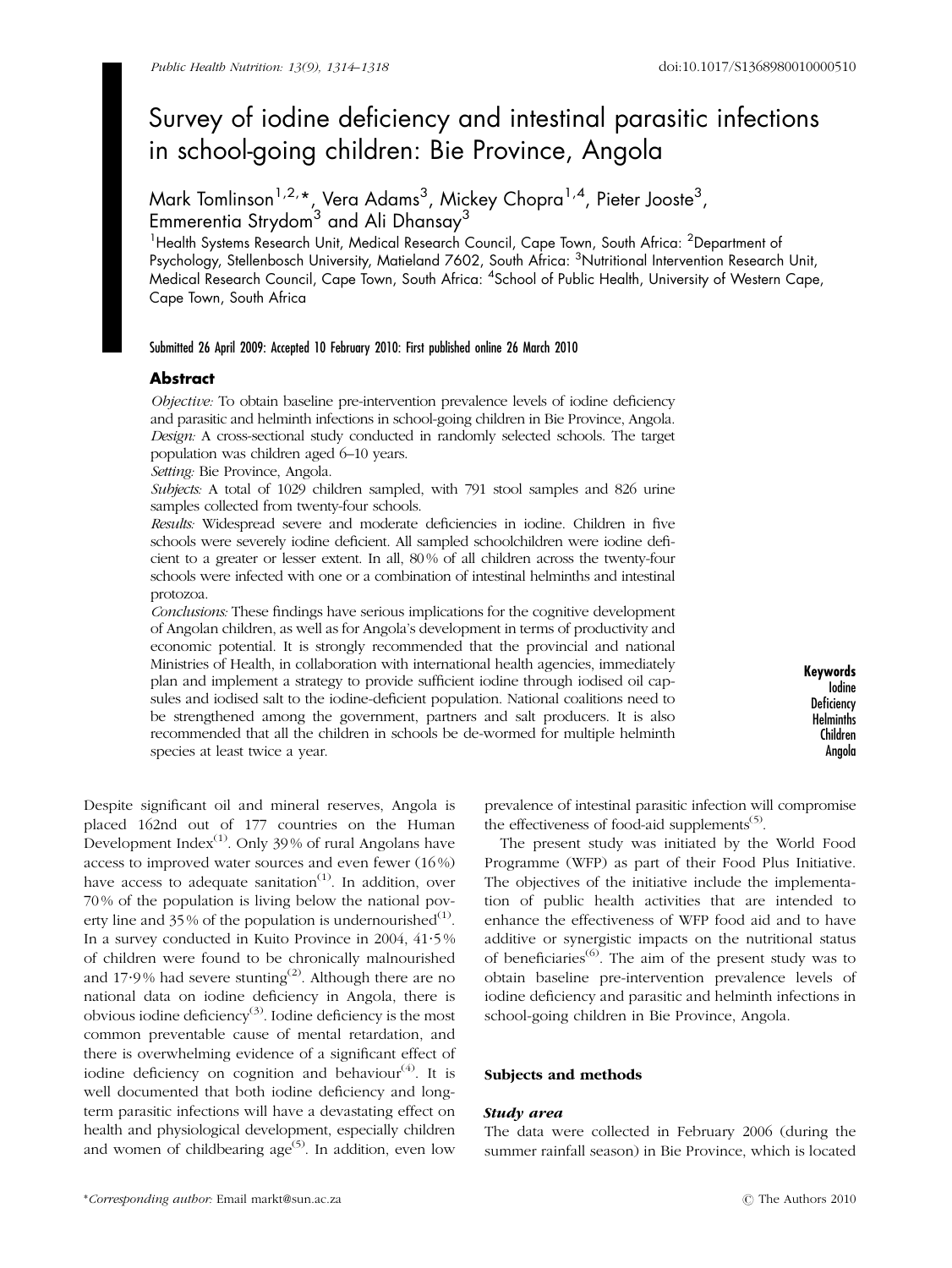| Median UIC $(\mu q/l)$ | lodine intake      | Iodine status                                                                                                                                        |
|------------------------|--------------------|------------------------------------------------------------------------------------------------------------------------------------------------------|
| $<$ 20                 | Insufficient       | Severe jodine deficiency                                                                                                                             |
| $20 - 49$              | Insufficient       | Moderate iodine deficiency                                                                                                                           |
| $50 - 99$              | Insufficient       | Mild iodine deficiency                                                                                                                               |
| 100-199                | Adequate           | Adequate iodine nutrition                                                                                                                            |
| 200-299                | Above requirements | Likely to provide adequate intake for pregnant/lactating women, but may pose a<br>slight risk of more than adequate intake in the overall population |
| >300                   | Excessive          | Risk of adverse health consequences (iodine-induced hyperthyroidism,<br>autoimmune thyroid diseases                                                  |

Table 1 Epidemiological criteria for assessing iodine nutrition based on median urinary iodine concentration (UIC) of school-age children  $(≥6$  years)\*

Source: reference (9).

\*Applies to children and adults, but not to pregnant and lactating women<sup>(9)</sup>.

in the central highlands of Angola at an altitude of 1700 m. During the course of the Angolan civil war, Bie Province was the site of fierce fighting and suffered extensive infrastructural damage. The population of Bie Province has been estimated at 1 171 000, with the largest municipality being Kuito (where the provincial capital Kuito City is located), which has a population of 310 000\*. Access is limited due to the prevalence of landmines and infrastructural problems such as poor roads and inadequate bridges (due to the civil war), as well as collapsed bridges during the rainy season. The true nutritional situation in many areas therefore remains unknown. School feeding is one of the core activities of the WFP. One of the characteristics of the WFP's Food Plus School Nutrition project is the use of micronutrient-fortified maize meal, i.e. produced in-country under WFP contract.

#### Study design

This was a cross-sectional study. We randomly selected twenty-four out of eighty-seven schools. As a result of landmine blasts in the vicinity of two schools which made assessments at these schools impossible, two additional schools were chosen. The target population was children aged 6–10 years (the key age range for school feeding) attending the selected schools where school feeding and other Food Plus Initiative activities were to be implemented in 2006.

#### Sample size

The aim was to collect urine and stool samples from thirty-five children per school (ranges of urine and stool samples collected were from twenty-two to forty per school). A total of 1029 children were sampled (50.1% boys and  $49.9\%$  girls) and the mean age was  $9.28$  ( $95\%$ ) CI 9.23, 9.32) years. In total, 791 (76?9 % of total) stool samples from twenty-four schools were examined, and 826 (80?3 %) urine samples were collected.

#### Data collection

Three teams of assessors were trained over the course of 2 d in data collection methods, and data were collected over the course of a week in February 2006. Urine and stool samples were collected from at least thirty-five children per school, with equal numbers of boys and girls. Stool samples were processed according to standard methods after being weighed and placed in formalin<sup>(7)</sup>. In order to assess the concentration of iodine in commercially available salt, salt samples were purchased at markets in the close vicinity of the participating schools.

Ethical permission was received from the Ministry of Health (Government of Angola) and from the principals of all sampled schools. All findings were presented to WFP Angola in order to provide feedback to schools.

#### Iodine deficiency and iodised salt

Iodine status of schoolchildren was assessed by means of the urinary iodine concentration (UIC). The UIC were measured in these samples using the Sandell–Kolthoff reaction with microplate reading of the optical density<sup>(8)</sup>. In addition, the iodine content of salt purchased at markets in the close vicinity of the schools was assessed by the iodometric titration method for iodised salt<sup>(9)</sup>. Urinary iodine and salt iodine analyses were performed at the iodine laboratory of the Nutritional Research Intervention Unit of the Medical Research Council of South Africa. This laboratory forms part of the International Resource Laboratory for Iodine Network, and it participates in the international quality control programme run by the Centers for Disease Control and Prevention in Atlanta, USA. Table 1 presents the WHO guidelines on how to interpret urinary iodine levels.

# Intestinal parasites and protozoa

Results for Trichuris trichiura and Ascaris lumbricoides are expressed in prevalence and eggs per gram (epg) of stool. Intensity of infection at the individual level is expressed as epg, whereas at community level it is expressed as mean epg, as per the results. This is the sum of each individual epg divided by the number of subjects investigated. Morbidity from these infections and the rate of transmission are directly related to the number of worms harboured in the host. Therefore, intensity of infection is the main epidemiological index used to

<sup>\*</sup> UNICEF Kuito Office – School Statistics 2003.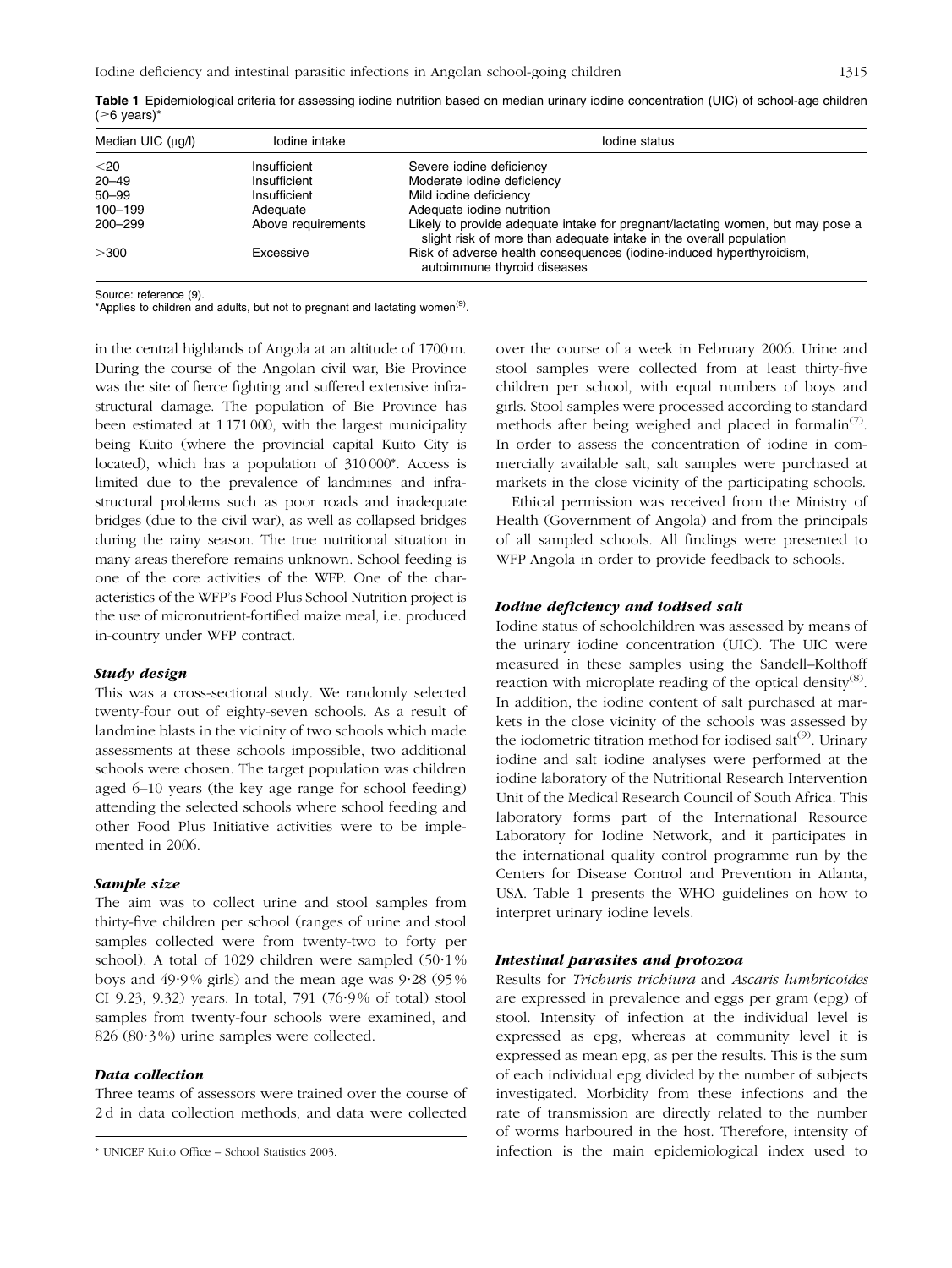# Schistosomiasis

protozoa infections $(11)$ .

A 10 ml aliquot of urine was preserved with 1 % merthiolate and 2 % formalin solution in conical tubes, which were subsequently centrifuged at 2000 rpm for 5 min. The supernatant was poured off; a wet preparation was made from the deposit and the slide was viewed under the microscope. If present, Schistosoma eggs were counted and the intensity was simply quantified as light (1–50 eggs per 10 ml urine), moderate or heavy  $(\geq 50 \text{ eggs per } 10 \text{ ml})$ urine or visible haematuria) levels of infection.

describe soil-transmitted helminth (STH) infection $(10)$ . The WHO categories for light, moderate and heavy levels of intensity were additionally used for STH as well as

### Results

# Urinary iodine status

In total, 826 children of twenty-four primary schools, ranging from twenty-two to forty per school, gave urine samples. Two urine samples were not identified and subsequently could not be allocated to a specific school. The overall median UIC was  $28.7 \mu g/l$ , which indicates a moderately deficient population. Of these children, 92 % had UIC below 100  $\mu$ g/l and 78% had UI below 50  $\mu$ g/l (Fig. 1).

The median UIC in all schools were below  $100 \mu g/l$ . Children in five schools were severely iodine deficient with median UIC below 20 µg/l, and seventeen schools had median UIC between 20 and  $49 \mu g/l$  (Fig. 2).

#### Iodine content of salt

Twenty-two salt samples were purchased at markets in the close vicinity of the participating schools. Iodine content in salt varied considerably from 0 to 81 ppm, with a median iodine content of 4 ppm. Eighteen samples had very low iodine concentrations  $(<10$  ppm).

#### Intestinal parasite infections

At baseline screening,  $80\%$  of all children  $(n 791)$  across the twenty-four schools were infected with intestinal helminths or intestinal protozoa or a combination of the two. The most prevalent helminths found in these schools were A. lumbricoides (roundworm; 39 %) and T. trichiura (whipworm; 30 %). The prevalence of hookworm and Hymenolepis nana was relatively low at 7% and 10%, respectively. A 1% prevalence was observed for *Stron*gyliodes stercoralis, Taenia and Enterobius vermicularis.

Among the six protozoa identified in the stool samples, Entammoeba coli (a non-pathogenic protozoa) and Gardia intestinalis, which can be associated with gastrointestinal distress, were the most prevalent at 24 % and 18 %, respectively. The majority of STH were of lighter intensities than the protozoa infections, which showed



Fig. 1 Distribution of urinary iodine values in children (n 826)



Fig. 2 Percentages of schools with severe  $(<20 \mu g/l$ ), moderate (20–49  $\mu$ g/l) and mild iodine deficiency (50–99  $\mu$ g/l)



Fig. 3 Intensity of protozoa infections  $(n, light; m, moderate;$  $\blacksquare$ , heavy;  $\blacksquare$ , extremely heavy)

intensities of light, moderate and heavy (Table 1 and Fig. 3). There was a moderate prevalence of schistosomiasis (from  $\geq$ 20% to  $\leq$ 50%) across all schools.

The estimations for *E. vermicularis* (pinworm) are underestimations, because ordinary faecal examinations are usually unproductive as few eggs are deposited within the intestine and passed in the faeces $(12)$ .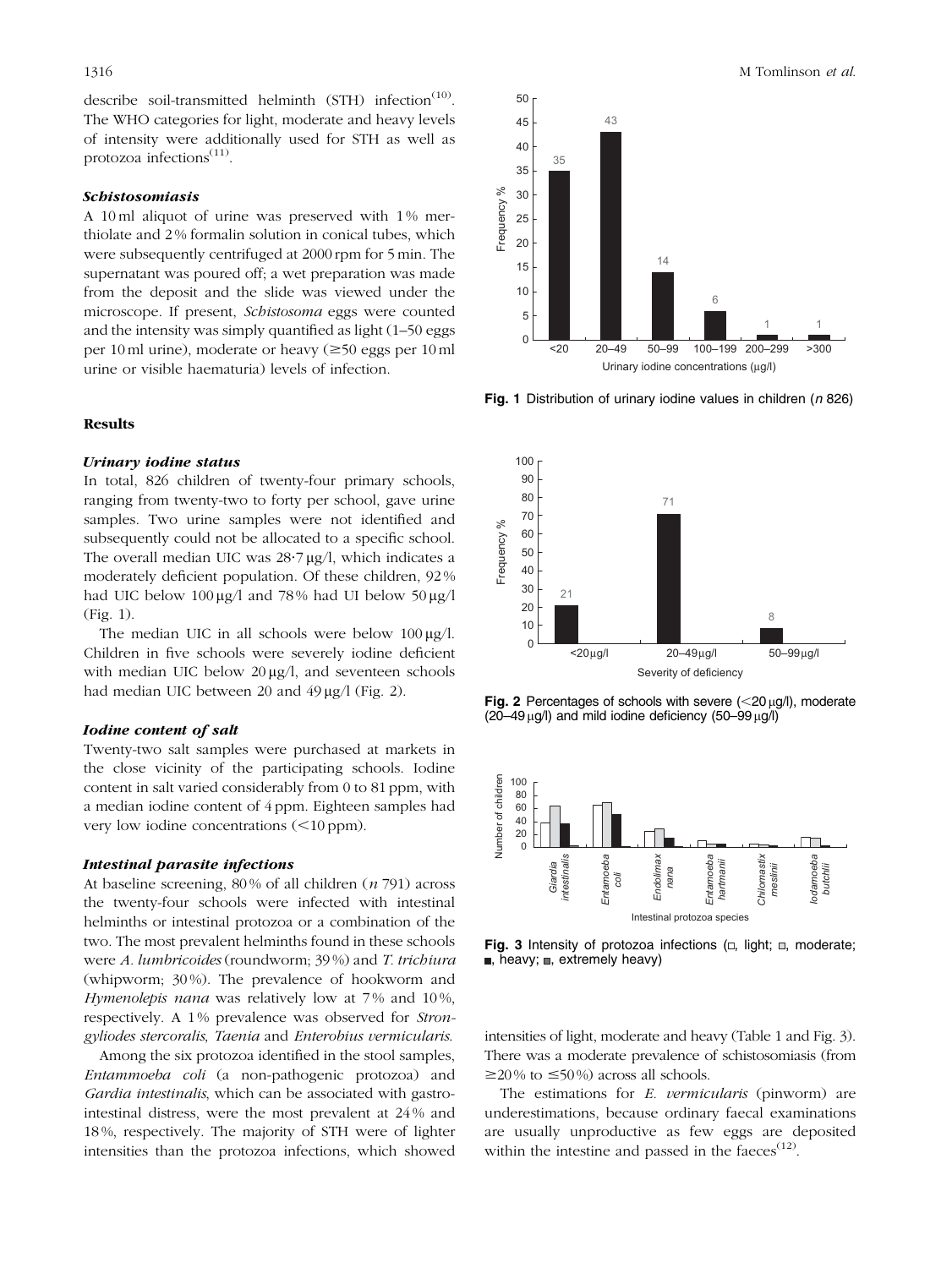#### **Discussion**

The present study indicated widespread, severe and moderate deficiencies in iodine, as well as high levels of helminthic infections. All sampled schoolchildren were iodine deficient to a greater or lesser extent. As iodine deficiency impairs learning and adversely affects school performance<sup>(9)</sup>, these findings have serious implications for the cognitive development of Angolan children, as well as for Angola's development in terms of productivity and economic potential. Of great concern are the five schools that were severely iodine deficient. Under these circumstances, there is a likelihood that, in these areas, children with developmental disorders may be born due to maternal and fetal iodine deficiency<sup>(13,14)</sup>. Children suffering from moderate iodine deficiency, seen in 71 % of the schools, may have cognitive impairment and other abnormalities related to iodine deficiency. Furthermore, recent data from a number of countries showed that the iodine status of women is usually lower than that of primary-school children<sup>(15)</sup>, which makes the iodine situation even more serious in Angola.

The low levels of iodine in salt available in the market means that local children are not receiving any bene $fits<sup>(16)</sup>$ . From these data, it is clear that the responsible authorities should immediately take urgent public health measures to eliminate the iodine deficiency in the study areas. The appropriate short-term solution would be to issue iodised oil capsules to all women of childbearing age and to all children, but first to those living in severely iodine-deficient areas. The longer-term strategy should be aimed at providing adequately iodised salt to the entire population living in this area. It has recently been shown that despite the improving conditions in Angola since the end of the civil war, low and deficient niacin status and pellagra are endemic in Bie Province $(17)$ .

STH infections are common in Bie (levels up to 66 % in some schools), and in the light of these prevalence levels it is likely that every child has at least one infection. The three main STH infections present in communities where sanitary practices are inadequate are ascariasis, trichuriasis and hookworm<sup> $(10)$ </sup>. These results are in line with the national survey findings in which the prevalence of intestinal helminth and urinary schistosomiasis was 40 % and 28%, respectively<sup>(18)</sup>. In Bie Province, the most prevalent helminth species is STH. These levels of helminthic infections are in line with levels in other parts of Africa<sup>(19)</sup>. Both ascariasis and trichuriasis were prevalent in all twenty-four schools, ranging from 9 % to 66 %, whereas hookworm was only prevalent in eighteen schools, followed by H. nana in nineteen schools. Taenia, Strongyloides and Enterobius were prevalent in only six, eight and five schools, respectively. G. intestinalis infection was prevalent in twenty-two schools ranging, from 9 % to 33 %. Giardia was absent in the single stool samples of the participating subjects of these two schools, namely Sachipanguele and Ngonga.

The presence of helminth infection has significant implications for nutrition supplementation, as nutritional improvement and de-worming go hand in hand. The WHO has argued that nutritional supplementation in the context of high helminth prevalence is akin to feeding the worms or trying to fill a leaking bucket<sup>(5)</sup>. In addition, vaccination against several diseases (including cholera, which is widespread in Angola) is known to be more effective in children who are not infected with worms.

### **Limitations**

Many schools were not accessible at the time of the survey, and as a result the sample cannot be seen as truly representative of the entire Bie Province. In addition, we were not able to collect important household data due to inaccessibility, and were therefore unable to establish possible correlations among socio-economic status, iodine deficiency and helminthic infections.

# Implications

As a result of donor recommendations that the Angolan government put more of its financial reserves received from its oil and mineral reserves towards social services, the WFP has adapted its operations in Angola and significantly reduced its school feeding programmes. This is of particular concern in the light of the findings of the present study that children in some areas of Bie Province are severely iodine deficient and are moderately deficient in other areas. It is strongly recommended that the provincial and national Ministries of Health, in collaboration with international health agencies, immediately plan and implement a strategy to provide sufficient iodine through iodised oil capsules (supplementation) and salt to the iodine-deficient population. It must be ensured that if supplementation does occur, this does not have the effect of delaying efforts to get salt iodised. National coalitions need to be strengthened among the government, partners and salt producers $(3)$ . Finally, it is recommended that all children in these schools be dewormed for multiple helminth species at least twice a year and treated for urinary schistosomiasis. In addition, parasite status should be reassessed after 6 months.

#### Acknowledgements

The World Food Programme provided the funding for the project. There is no conflict of interest. All authors contributed to the design of the study. M.T. supervised the data collection in Angola. V.A., E.S., P.J. and A.D. contributed to the analysis of the specimens. M.T., V.A. and E.S. conducted the data analysis. All authors contributed to the writing of the paper and all authors have seen the final draft. The authors would like to acknowledge the WFP and in particular Edith Cheung and Tina van den Briel for their involvement in the study. The authors